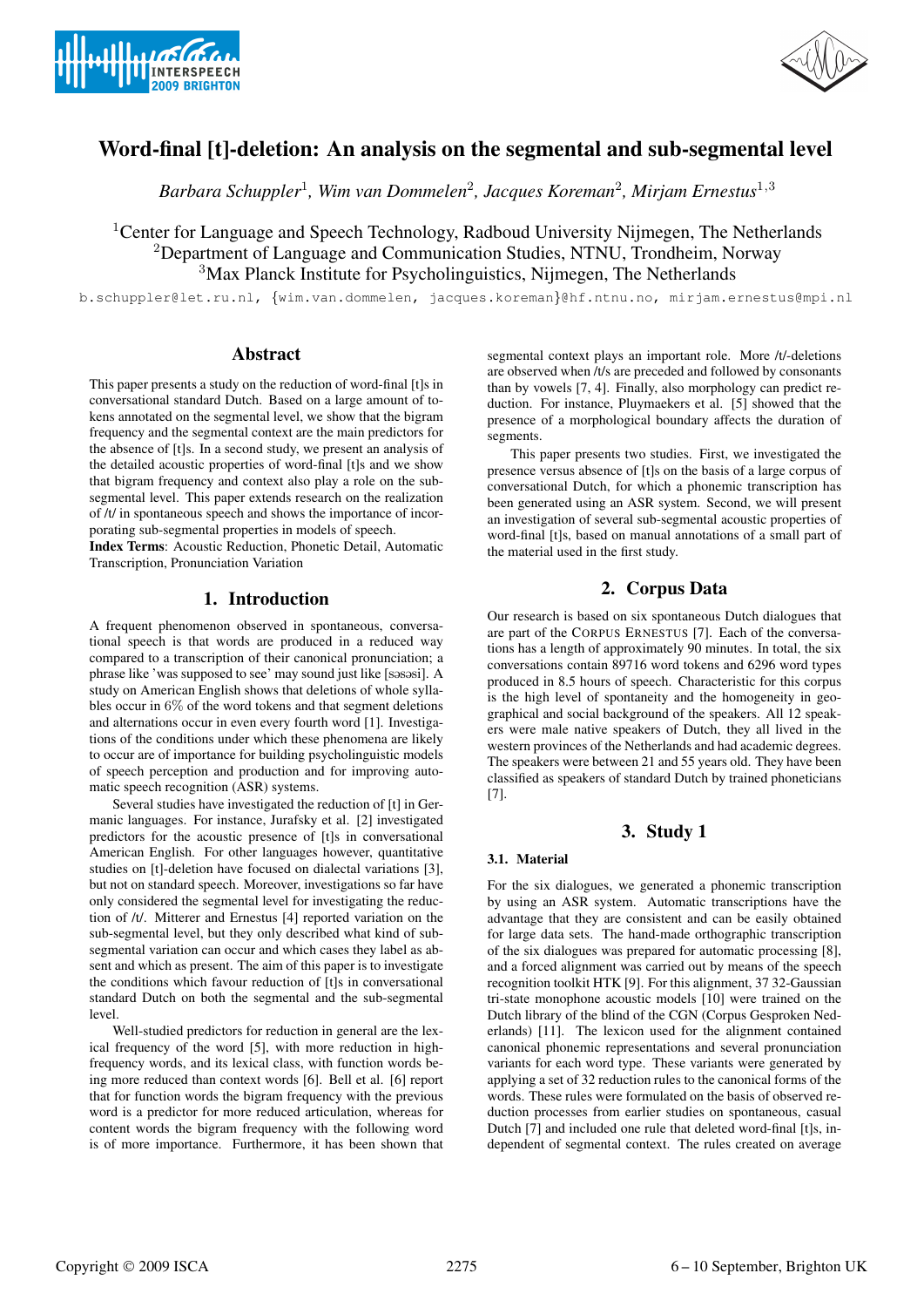| Factor                        | 13      | z-value | p-value   |
|-------------------------------|---------|---------|-----------|
| M1: On all data               | $N =$   | 8270    |           |
| Intercept M1                  | 0.55    | 2.76    | $-.0.001$ |
| Bigram-Frequency              | $-0.62$ | $-5.78$ | < .0001   |
| Previous-Segment: vowel       | 1.23    | 7.86    | < .0001   |
| Following-Segment: vowel      | 1.164   | 9.52    | < .0001   |
| Following-Segment: silence    | 1.02    | 11.02   | < .0001   |
| Word-Class                    | $-0.35$ | $-1.05$ | ${<}1$    |
| Bigram-Frequency: Word-Class  | 0.32    | 2.20    | < 0.01    |
| M2: [t] preceded by consonant | $N =$   | 2689    |           |
| $Intercept = fricative$       | $-0.73$ | $-2.44$ | < 0.01    |
| Bigram-Frequency              | $-0.38$ | $-2.69$ | < 0.001   |
| Previous-Segment: glide       | 2.79    | 4.59    | < .0001   |
| Previous-Segment: liquid      | 1.71    | 7.83    | < .0001   |
| Pirvious-Segment: nasal       | 1.26    | 5.44    | < .0001   |
| Previous-Segment: plosive     | 0.81    | 3.11    | < 0.001   |
| M3: [t] followed by consonant | $N =$   | 4922    |           |
| $Intercept = fricative$       | 0.89    | 3.40    | < .0001   |
| Bigram-Frequency              | $-0.63$ | 0.13    | < .0001   |
| Following-Segment: liquid     | 1.19    | 4.13    | < .0001   |
| Following-Segment: plosive    | $-0.95$ | $-7.03$ | < .0001   |
| Following-Place: homorganic   | $-0.61$ | $-5.16$ | < .0001   |
| Bigram-Frequency: Word-Class  | 0.38    | 2.13    | < 0.01    |

Table 1: *Study 1: Statistical Summary. Intercept M1: preceding consonant and following consonant for content content words*

27.06 pronunciations per word type.

We based our analysis of word-final /t/s on 8270 word tokens representing 556 word types. These tokens were chosen in such a way that the following word was part of the same syntactic phrase. We excluded the highly frequent words *het* 'it' and *heeft* 'has', since they were represented by a much higher number of tokens (i.e., 1511 and 96, respectively) than the other words (average number of tokens: 14.83) and because of these extremely high frequencies may show idiosyncratic behavior.

### 3.2. Results and Discussion

We observed that 35.15% of all word-final /t/s were classified as absent. To investigate the conditions favoring the presence of word-final [t]s we used the statistical modeling technique of mixed-effects logistic regression with a logit link function and contrast coding [12]. This model predicts  $log(\frac{p}{1-p})$  with p the chance that the [t] is present. In all models that we will present in this section, i.e., M1, M2, M3, we included the random variables Speaker, Word, and Following-Word, because they appeared statistically significant predictors ( $p < .0001$  for these three random variables). The independent variables were Previous-Segment and Following-Segment, where the former can have the values Consonant and Vowel and the latter can have the additional value Silence. Furthermore, the models included the independent variable Word-Class, with the two values Function Word and Content Word, Number-of-Syllables (values between 1 and 6), the Syllabic-Stress, which indicates whether the wordfinal syllable is stressed, and the Morphological-Class. This class distinguished cases where the /t/ is a grammatical morpheme by itself (i.e., indicating the second or third person singular present tense as in *loop-t*, 'run-s') from those were it is part of the stem (e.g. as in *kast*, 'cupboard'). Finally, we included the independent variables Word-Frequency and Bigram-Frequency, where we define Bigram-Frequency as the frequency of the target word with the following word. Both frequency measures were extracted from the CGN [11]. The logged Word-Frequency has a maximum of 12.60 and the logged values for the Bigram-Frequency are between 0.52 and 2.41. Since the two measures are highly correlated ( $r = .61, p < .0001$ ) and the Bigram-Frequency showed a distribution closer to a normal distribution, we first included only the Bigram-Frequency in the models. Predictors and interactions that did not show statistically significant effects were removed from the models. Below we only report the significant effects.

Table 1 shows the results for the first model (M1), which was based on the complete data set. Both Previous and Following-Segment showed to be significant: [t]s are less often absent after vowels (30.0%) than after consonants (48.05%) and they are less often absent before vowels (25.9%) and before silence (24.20%) than before consonants (43.05%). The effect of Bigram-Frequency shows that word-final [t]s were more often absent in word combinations of a higher frequency. Separate analysis of the function words and content words revealed that this effect was significant for both content and function words but much greater for content words ( $\beta = -0.62$ ,  $z =$  $-5.37, p < .0001$  for content words versus  $\beta = -0.31, z =$  $-2.66, p < .001$  for function words). In order to compare the contributions of Bigram-Frequency and Word-Frequency, we refitted model M1, replacing Bigram frequency by Word-Frequency. Word-Frequency did not show an interaction with Word-Class. Its main effect was statistically significant, but its effect size ( $\beta = -0.11$ ) was smaller than the effect size of Bigram-Frequency ( $\beta = -0.62$ ). In a next step, we orthogonalized Word- Frequency and Bigram-Frequency by replacing Word-Frequency by the residuals of the linear regression model predicting Word-frequency as a function of Bigram frequency. We added these residuals in model M1 also in interaction with Word-Class. The results indicate that these residuals do not have any predictive power ( $p < 0.1$ ). We therefore conclude that it is especially bigram frequency that predicts the presence of wordfinal [t].

For the subgroup tokens where the /t/ is preceded by a consonant, we built another model (M2) in order to test the effects of the place and manner of articulation of this consonant. Place-of-Articulation could be either homorganic or heterorganic with the place of articulation of the [t], which is alveolar for Dutch. Manner-of Articulation had the values fricative, plosive, nasal, glide and liquid. These variables were added to the predictors mentioned above after exclusion of Previous-Segment. Table 1 shows the values of the significant variables of this model (M2). [t]s are absent most when preceded by a fricative (60.0%), with significantly more deletions than after plosives (51.1%) and highly significantly more deletions than after nasals (48.9%), liquids (32.3%) and after glides (20.6%). To find out whether there were also significant differences between plosives, nasals, liquids and glides we ran the same model on the data excluding the fricatives. The difference between glides and liquids is not significant, but there are significantly fewer [t]s after nasals ( $\beta = -1.43$ ,  $z = -2.58$ ,  $p < .001$ ) and plosives  $(\beta = -1.71, z = -3.014, p < .001)$  than glides.

For the subgroup of tokens where the /t/ is followed by a consonant, we built a third model (M3) to investigate the effects of the place and manner of articulation of this consonant. In addition to the independent variables mentioned above, we included Place-of-Articulation and Manner-of-Articulation with the exclusion of Following Segment. We observe significantly fewer present [t]s when followed by a homorganic consonant. Furthermore, [t]s are absent significantly less often be-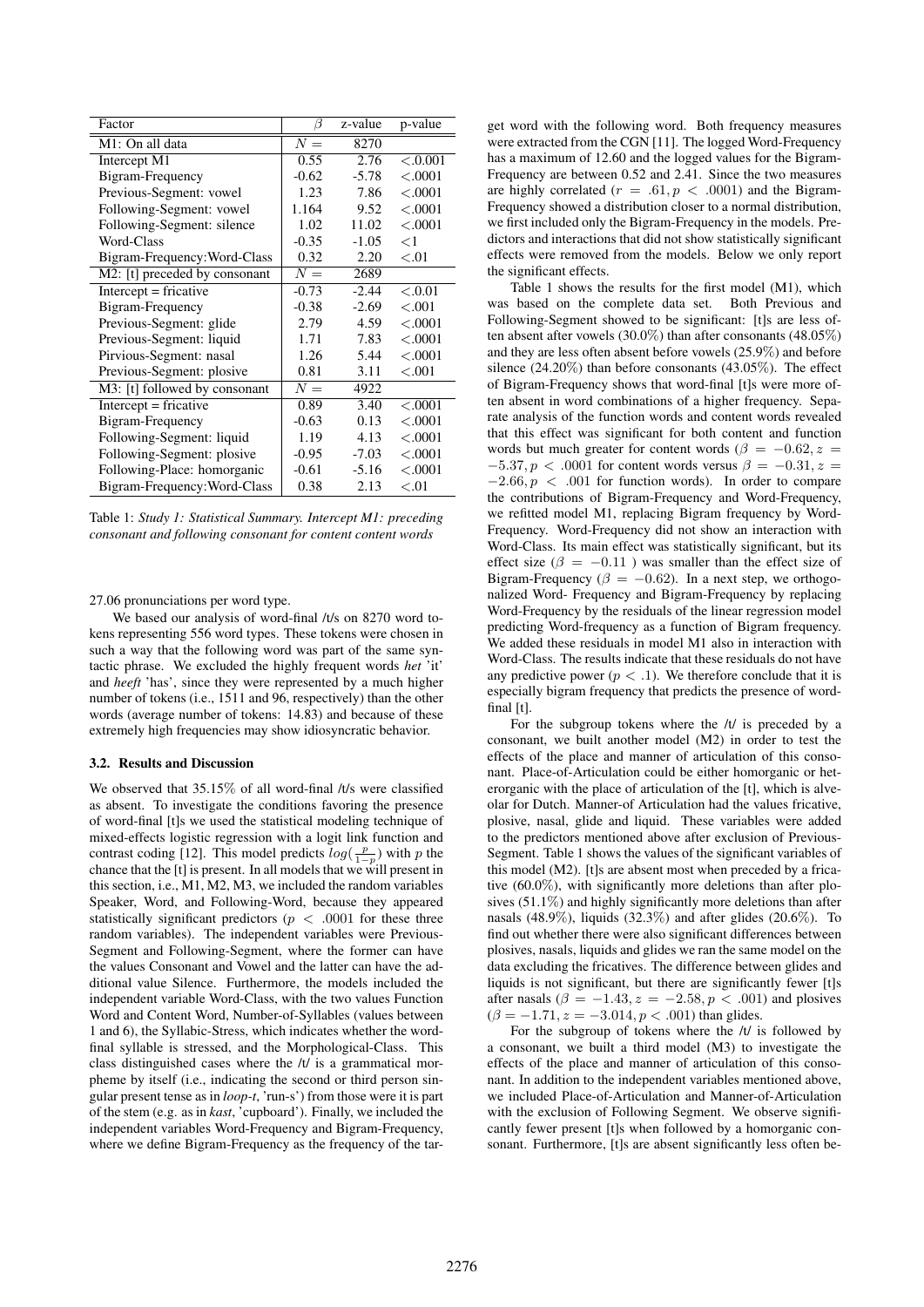

+#,-.% \*/ 012%34.\$ 156 '7%89.4,.1\$ 43 :59;: #5 *!"#\$ %&'*) "<% .%1=#;19#45 43 9<% >4.6"3#51= :9: >1' 1554919%6 1' <12#5, 1 8=4'-.% 3#==%6 >#9< 51'1= 3.#89#45? \$-=9#7=% >%1@ A-.'9' &#56#819%6 AB 1..4>'( *closure is filled with nasal friction, the multiple weak bursts are indicated by arrows.* Figure 1: *Waveform and spectrogram of /ntz/ in [hant sAu]. The* 

fore liquids (19.7%) but more often before plosives (57.8%), while there was no difference between fricatives (39.9%), nasals (39.4%) and glides (31.2%). Plosives that are homorganic with /t/ are /t/ and /d/, which could mean that the results are a mere proof of the well known degemination. We excluded this segmental context and ran the model again. Since we found that both variables were still significant (Place-of-Articulation: Homorganic:  $\beta = -0.25, z = -2.07, p < .01$ ; Manner-of-Articulation: plosive:  $\beta = -0.82, z = -5.35, p < .0001$ ) we conclude that [t]s are less often present before homorganic consonants in general and before all kinds of plosives. Possibly /t/s are more often absent before plosives due to gestural overlap [13].

# 4. Study 2

#### 4.1. Material and Method

For this study we used a set of 130 word tokens representing 65 word types which were a subset of the tokens analyzed in Study 1. The chosen tokens were either preceded by a vowel or a homorganic nasal and followed by a fricative in the following word. One third consisted of function words, one third of content words where the word-final /t/ was part of the stem and the last third were verb forms in which the /t/ was the suffix indicating the second or the third person singular of the present tense, e.g. *loop-t* ('walk-s').

First, the word-final /t/s of the target words were classified as perceptually present or absent by consensus of at least two of the authors, one a native speaker of Dutch, the other a native speaker of German. For the sub-segmental analysis of the word-final /t/s, we indicated whether a closure was completely absent or there was some acoustic exponent present in the signal, for example low-amplitude friction, nasality, voicing or silence. With respect to the burst we specified whether there was none, one, or more than one. In addition, we labeled them as strong or weak, where weak bursts were characterized as extremely short and with energy only in part of the spectrum. Since the following segment was always a fricative, all target /t/s were followed by friction. We specified whether alveolar friction was present and whether it was voiced or not. Furthermore, we annotated whether the friction started with an abruptly rising amplitude or smoothly and if abruptly, whether it started simultaneously

| Property   | Present | Absent | Details  |        |       |
|------------|---------|--------|----------|--------|-------|
| Closure    | Present | Absent | Silence  | Frict. | Nasal |
|            | 86(25)  | 44     | 57(13)   | 20(6)  | 9(6)  |
| Burst      | Present | Absent | Multiple |        |       |
|            | 75 (39) | 55.    | 22(9)    |        |       |
| Abr.frict. | Present | Absent | W. burst |        |       |
|            | 83      | 47     | 63       |        |       |
| Alv.frict. | Present | Absent |          |        |       |
|            | 60(7)   | 14     |          |        |       |

Table 2: *Counts of acoustic obervations. Abr.frict. = abruptly starting friction; W. burst = Abr.frict. starting with the burst. Alv.frict. = alveolar friction; In brackets: voiced cases for present closures and Alv.frict. or strong cases for present bursts.*

with the burst. Figure 1 shows an example for a  $/t/$  in [hant] sAu] ('hand shall'). The realization of the word-final /t/ was annotated as having a closure filled with nasal friction, multiple weak bursts and a simultaneous smooth start of voiceless alveolar friction with the second burst.

#### 4.2. Results and Discussion

#### *4.2.1. Variation on the sub-segmental level*

Table 2 presents the counts of all the acoustic observations annotated for the set of target words. This table shows how much variation there is on the sub-segmental level, even for this material of limited segmental context. 'Canonical' realizations of /t/s, i.e. containing a voiceless closure, one strong burst, and produced with an alveolar articulation place, occur in only 11.5% of our data and complete absence of any /t/ properties is even less frequent (5.4%).

For investigating which variables predict sub-segmental acoustic properties, we built statistical models using mixed effects logistic regression, as for Study 1, with Word and Speaker as the crossed random variables. In each model, the independent variables were the sub-segmental properties (Closure, Burst, Alveolar-Friction, Abrupt-Friction), except if that property was the dependent variable. Further independent variables were Previous-Segment, Following-Segment, Word-Class and Morphological-Class. Finally, we included the logged Word-Frequency (min =  $0.69$ , max =  $12.08$ ) and Bigram-Frequency  $(\text{min} = 0, \text{max} = 2.09)$ . These two measures are highly correlated ( $r = 0.59, p < .0001$ ), so we used Word-Frequency only because it showed a distribution closer to a normal distribution. Predictors and interactions that did not show statistically significant effects were removed from the models and we thus only report the significant effects.

The first statistical model investigated the type of closure. The dependent variable Type-of-Closure had the two values Silence and Filled, which could be either low amplitude friction, nasality, or voicing. We observed that significantly more frequent words tend to be produced less often with completely silent closures ( $\beta = .20, z = 2.25, p < .05$ ). Filled closures typically result from coarticulation with preceding segments and the result is therefore in line with the finding that more frequent words tend to be more reduced.

Then, we investigated the properties of the burst in a model with Burst (yes or no) as the dependent variable. Word-Frequency showed to be a significant ( $\beta$  = −0.81, z =  $-2.07, p \ll .01$ ) predictor: Bursts are less probable to be